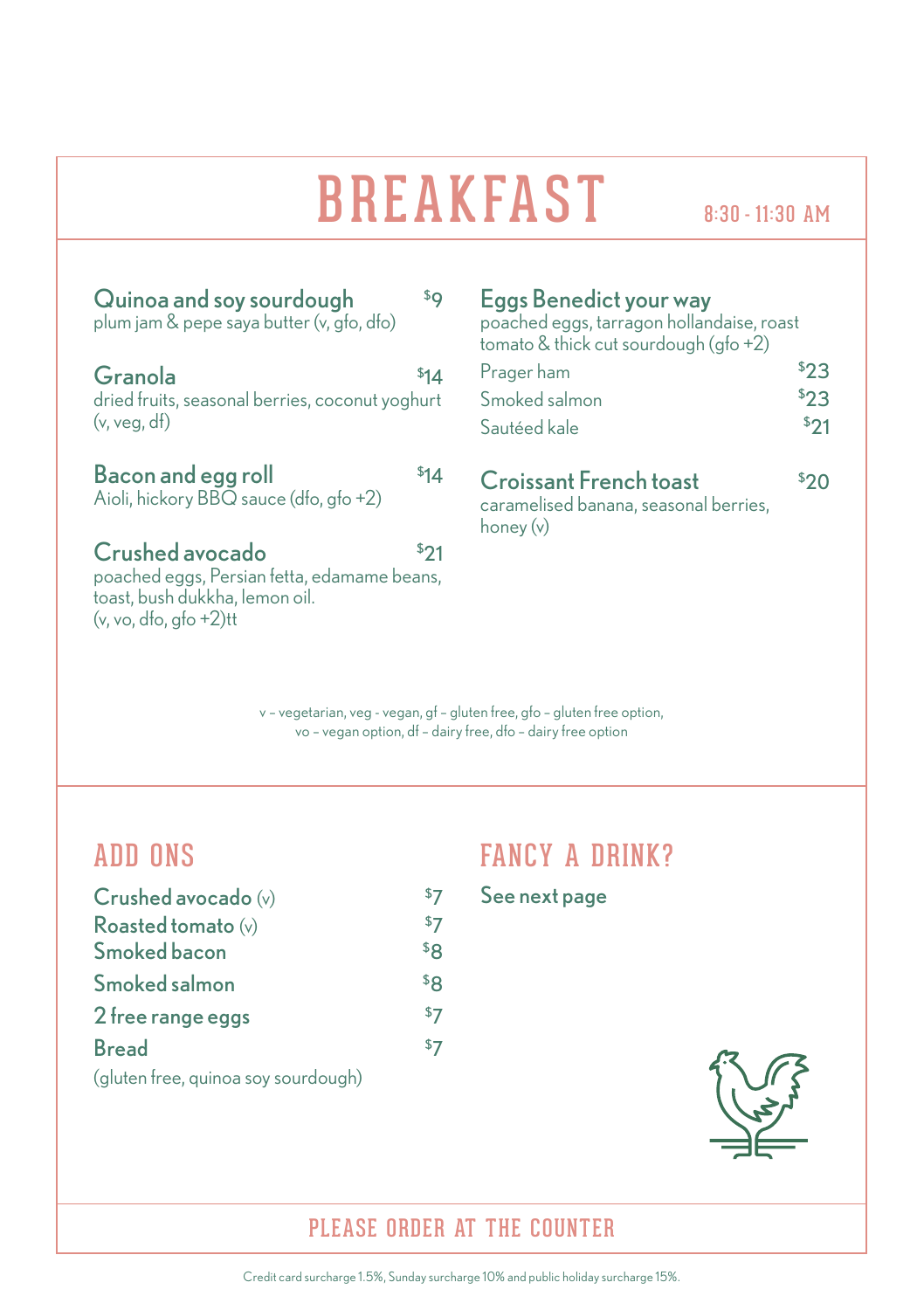# $L$  U N C H  $_{11:30-3:30\text{ PM}}$

| Spiced cauliflower<br>chickpeas, cherry tomato, kale, Spanish<br>onion, sultanas, tahini dressing (v, veg, gf, df)<br>Add grilled chicken or grilled salmon | \$19<br>\$8         |
|-------------------------------------------------------------------------------------------------------------------------------------------------------------|---------------------|
| Farm Cove poke bowl<br>organic soba, sweet potato, carrot, cabbage,<br>edamame, radish, ginger and mirin dressing<br>(v, veg, gf, df)                       | \$19                |
| Add grilled chicken or grilled salmon<br>Add poached egg                                                                                                    | \$8<br>\$3          |
| Roasted pumpkin<br>quinoa, broccoli, baby spinach, toasted pine<br>nuts, Persian fetta, honey mustard dressing<br>(v, vo, dfo)                              | \$19                |
| Add grilled chicken or grilled salmon<br>Add poached egg                                                                                                    | \$8<br>$\mathbf{3}$ |
| Silver dory fish and chips<br>Farm Cove slaw, lemon, dill tartar<br>(grilled or battered)                                                                   | \$27                |
| Grilled chicken burger<br>Swiss cheese, pesto mayonnaise, avocado,<br>iceberg, tomato, rosemary fries                                                       | \$25                |
| Roasted pork belly sandwich<br>whole grain mustard mayonnaise,<br>caramelised onion relish, rocket leaves,<br>rosemary fries                                | 527                 |
| Tajima wagyu burger<br>Swiss cheese, house ketchup, iceberg,<br>tomato, onion, pickle, rosemary fries<br>$(qfo + $2)$                                       | \$27                |
| Add smoked bacon<br>Add free range egg<br>Add extra cheese                                                                                                  | \$8<br>\$4<br>33    |

### BBQ or peri peri chicken

| Farm Cove slaw, chips (df, gfo) |             |  |            |
|---------------------------------|-------------|--|------------|
| Quarter \$19                    | $Hall$ \$29 |  | Full $$48$ |

### BBQ or peri peri jumbo chicken wings

Farm Cove slaw, chips (df, gfo)  $6$  Pieces  $$22.5$ 12 Pieces \$36

# Fisherman's catch \$

2 silver dory, 4 salt and pepper squid, 2 battered prawn, potato scallops, small chips and Farm Cove slaw (feeds 1-2)

#### Fisherman's deluxe catch \$ \$59

2 silver dory, 8 salt and pepper squid, 2 battered prawn, potato scallops, large chips and Farm Cove slaw (feeds 2-3)

### \$48

\$48

1 Moroccan chicken wrap, 1 Roasted vegetable wrap, 1 Classic ham, cheese, and tomato, 1 Beer battered Chips and 1 Farm Cove Slaw

# **BITES**

Sandwich Pack

| Salt & pepper squid<br>lemon, chilli lime aioli (qf)                  | 81 R |
|-----------------------------------------------------------------------|------|
| <b>Beer battered chips</b><br>with rosemary salt & truffle aioli (v)  | \$12 |
| Potato wedges<br>sour cream & sweet chilli (v)                        | \$12 |
| Farm Cove slaw<br>kale, carrot, cabbage, mustard<br>vinaigrette $(v)$ | \$C  |

FANCY A DRINK? See next page

# PLEASE ORDER AT THE COUNTER